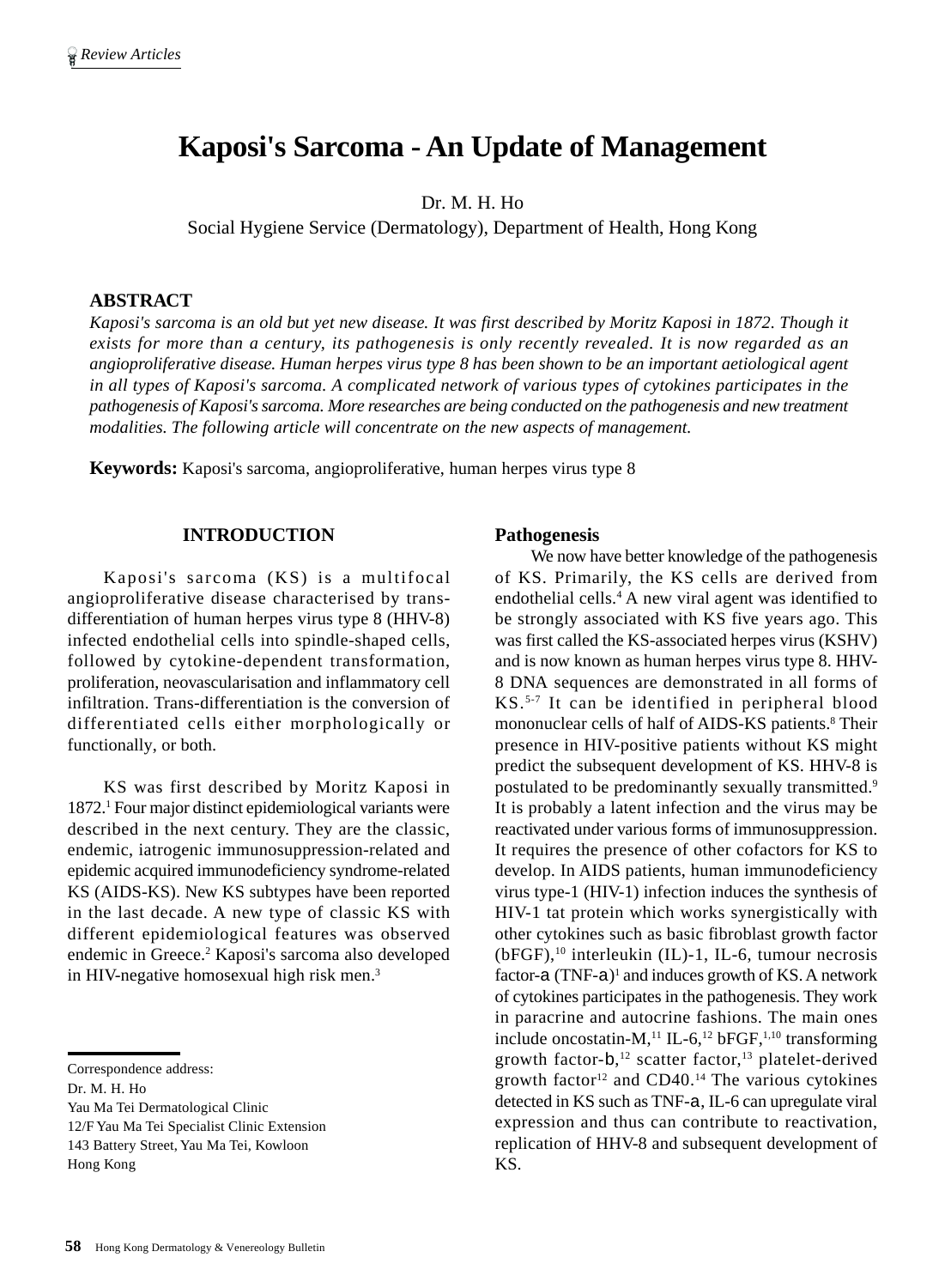With a clearer picture of its pathogenesis, new treatment modalities directing against different specific steps are developed. The rest of this article will concentrate on the current treatment protocol and recent development of new therapeutic options of KS.

Staging is important in assessing the prognosis and evaluating treatment modalities. The most widely used is the one put forward by New York University (Table 1).15

For AIDS-KS, the AIDS Clinical Trial Group (ACTG) staging system is useful. They updated the classification in 1997 and found that a CD4 count of 150/ml was more sensitive in distinguishing between prognostic groups (Table 2).16 Patients are assigned a

disease state of  $T_x$ ,  $I_x$ ,  $S_x$  where x corresponds to the risk designation  $(0 \text{ or } 1)$  for each risk category.

# **MANAGEMENT OF KAPOSI'S SARCOMA**

There are many modalities of treatment for KS which are divided into two main types, local and systemic (Table 3). The choice of treatment should be individualised according to the subtypes and the stage of KS. A simple guideline employing the CD4 count was suggested (Table 4). $12$ 

Classic KS usually responds well to local therapies, among which radiotherapy is the treatment of choice.

**Table 1. Classification and staging of Kaposi's sarcoma**

| <b>TUMOUR EXTENT</b> |                                                                                                                             | <b>SYSTEMIC SYMPTOMS</b> |                          |
|----------------------|-----------------------------------------------------------------------------------------------------------------------------|--------------------------|--------------------------|
| Stage I              | Locally indolent cutaneous                                                                                                  |                          |                          |
| Stage II             | Locally aggressive cutaneous regional lymph nodes                                                                           | A:                       | asymptomatic             |
|                      |                                                                                                                             | B:                       | weight loss $(>10\%)$    |
|                      |                                                                                                                             |                          | fever $(>38^{\circ}C)^2$ |
| Stage III            | Generalised mucocutaneous <sup>1</sup> and/or lymph node involvement                                                        |                          |                          |
| Stage IV             | Visceral                                                                                                                    |                          |                          |
|                      | 1. More than upper or lower limbs alone; include minimal gastrointestinal disease (<5 lesions, <2 mm in combined diameters) |                          |                          |

2. Oral temperature  $(>\frac{38}{\text{°C}} > 100$ <sup>o</sup>F) lasting  $>$ 2 weeks unrelated to identifiable infection

**Table 2. ACTG recommended staging classification of Kaposi's sarcoma**

|                      | GOOD RISK $(0)^{\#}$                              | <b>POOR RISK</b> $(1)^*$                                          |
|----------------------|---------------------------------------------------|-------------------------------------------------------------------|
|                      | (ALL OF THE FOLLOWING)                            | (ANY OF THE FOLLOWING)                                            |
| Tumour $(T)$         | Confined to skin                                  | Tumour-associated oedema or ulceration;                           |
|                      | and/or lymph nodes                                | Extensive oral KS;                                                |
|                      | and/or minimal oral disease <sup>1</sup>          | Gastrointestinal KS;                                              |
|                      |                                                   | KS in other non-nodal viscera                                     |
| Immune system (I)    | CD4 cells $3150$ /ml                              | $CD4$ cells $\langle 150/ml$                                      |
| Systemic illness (S) | No history of OI <sup>*</sup> or thrush;          | History of $OI^*$ and/or thrush;                                  |
|                      | No "B" symptoms; $^{2}$                           | "B" symptoms;                                                     |
|                      | Performance status $370$ (Karnowsky) <sup>3</sup> | Performance status $\langle 70 \rangle$ (Karnowsky); <sup>3</sup> |
|                      |                                                   | Other HIV-related illness (e.g. neurological                      |
|                      |                                                   | disease, lymphoma)                                                |

 $\overline{\text{ }^{*}$  OI = opportunistic infections

<sup>#</sup> Patients are assigned a disease state of  $T_x$ ,  $I_x$ ,  $S_x$  where x corresponds to the risk designation (0 or 1) for each risk category.

1. minimal oral disease is non-nodular KS confined to the palate.

2. "B" symptoms are unexplained fever, night sweats,  $>10\%$  involuntary weight loss, or diarrhoea persisting for  $>2$  weeks.

3. Karnowsky performance status is a score assessing the general health of an individual. The score varies from 10 to 100 with an increment of 10. Score of 100 is normal; score of 10 is moribund and fatal process is rapidly progressing; score of 70 indicates that patient can care for himself but is unable to carry out normal activity or work.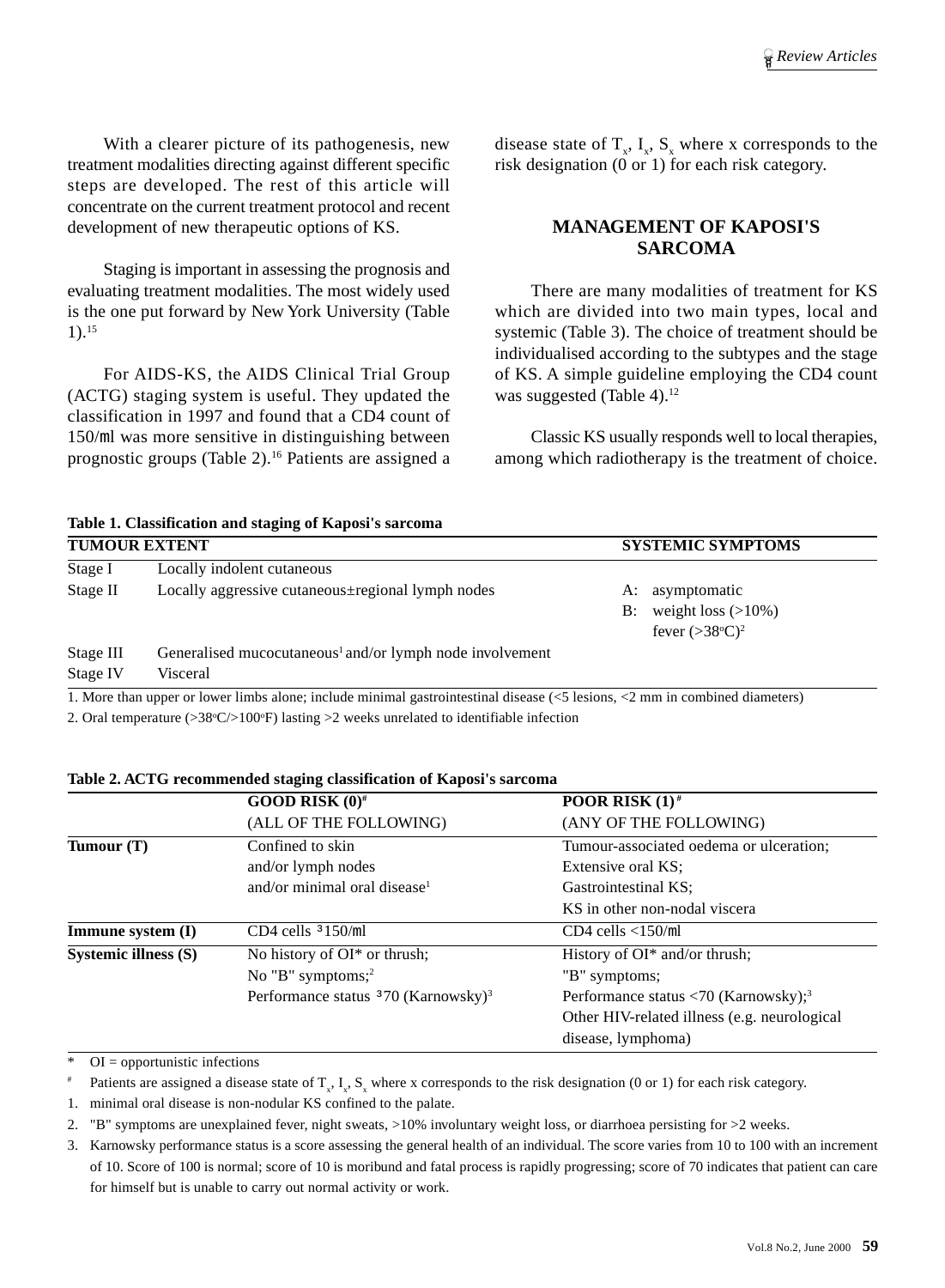#### **Table 3. Therapies for Kaposi's sarcoma**

| <b>Local treatments</b>         | Camouflage                                                                           |  |  |  |  |
|---------------------------------|--------------------------------------------------------------------------------------|--|--|--|--|
|                                 | Surgical excision                                                                    |  |  |  |  |
|                                 | Cryotherapy                                                                          |  |  |  |  |
|                                 | Radiotherapy                                                                         |  |  |  |  |
|                                 | Laser                                                                                |  |  |  |  |
|                                 | Sclerotherapy                                                                        |  |  |  |  |
|                                 | Photodynamic therapy (PDT)                                                           |  |  |  |  |
|                                 | Intralesional chemotherapy (vinblastine, vincristine, bleomycin)                     |  |  |  |  |
|                                 | Intralesional IFN-a                                                                  |  |  |  |  |
|                                 | Intralesional IL-2                                                                   |  |  |  |  |
| <b>Systemic treatments</b>      | IFN-a                                                                                |  |  |  |  |
|                                 | $IFN-a + AZT \pm GM-CSF$                                                             |  |  |  |  |
|                                 | Chemotherapy $\pm$ AZT $\pm$ GM-CSF                                                  |  |  |  |  |
|                                 | · Single (vinblastine, vincristine, bleomycin, doxorubicin, liposomal doxorubicin or |  |  |  |  |
|                                 | daunorubicin, etoposide)                                                             |  |  |  |  |
|                                 | $\cdot$ Multiple (vincrisitine + bleomycin $\pm$ doxorubicin)                        |  |  |  |  |
| <b>New treatments including</b> | Paclitaxel                                                                           |  |  |  |  |
| <b>Experimental novel</b>       | Retinoids                                                                            |  |  |  |  |
| treatments*                     | b-hCG                                                                                |  |  |  |  |
|                                 | Antiangiogenesis therapy                                                             |  |  |  |  |
|                                 | · Thalidomide                                                                        |  |  |  |  |
|                                 | $\cdot$ TNP-470                                                                      |  |  |  |  |
|                                 | $\cdot$ SPPG                                                                         |  |  |  |  |
|                                 | $\cdot$ SU5416*                                                                      |  |  |  |  |
|                                 | · Platelet factor 4                                                                  |  |  |  |  |
|                                 | · Pentosan polysulphate                                                              |  |  |  |  |
|                                 | · MMP inhibitors*                                                                    |  |  |  |  |
|                                 | Cytokine inhibitors*                                                                 |  |  |  |  |
|                                 | · IL-1 receptor antagonist                                                           |  |  |  |  |
|                                 | · Anti-IL-6 monoclonal antibody                                                      |  |  |  |  |
|                                 | · Tat antagonist                                                                     |  |  |  |  |
|                                 | · Vesnarinone                                                                        |  |  |  |  |
|                                 | Enediynes*                                                                           |  |  |  |  |
|                                 | Cytotoxin                                                                            |  |  |  |  |
|                                 | · IL-4 receptor directed pseudomonas exotoxin                                        |  |  |  |  |
|                                 | Recombinant apolipoprotein E-3*                                                      |  |  |  |  |
|                                 | Antiviral agents*                                                                    |  |  |  |  |
|                                 |                                                                                      |  |  |  |  |

AZT: zidovudine; GM-CSF: granulocyte-monocyte colony-stimulating factor; b-hCG: beta-human chorionic gonadotropin; SPPG: sulphated polysaccharide peptidoglycan; MMP: metalloproteinase; IFN: interferon; IL: interleukin

**Table 4. Guidelines of therapy according to CD4 count**

| $CD4$ COUNT $(\text{ml})$ | <b>THERAPEUTIC OPTION</b>                                           |
|---------------------------|---------------------------------------------------------------------|
| 3500                      | local only                                                          |
| 200-500                   | interferon + zidovudine $\pm$ systemic chemotherapy                 |
| < 200                     | $PCP*$ prophylaxis + antiretroviral therapy + systemic chemotherapy |

\* Pneumocystis carinii pneumonia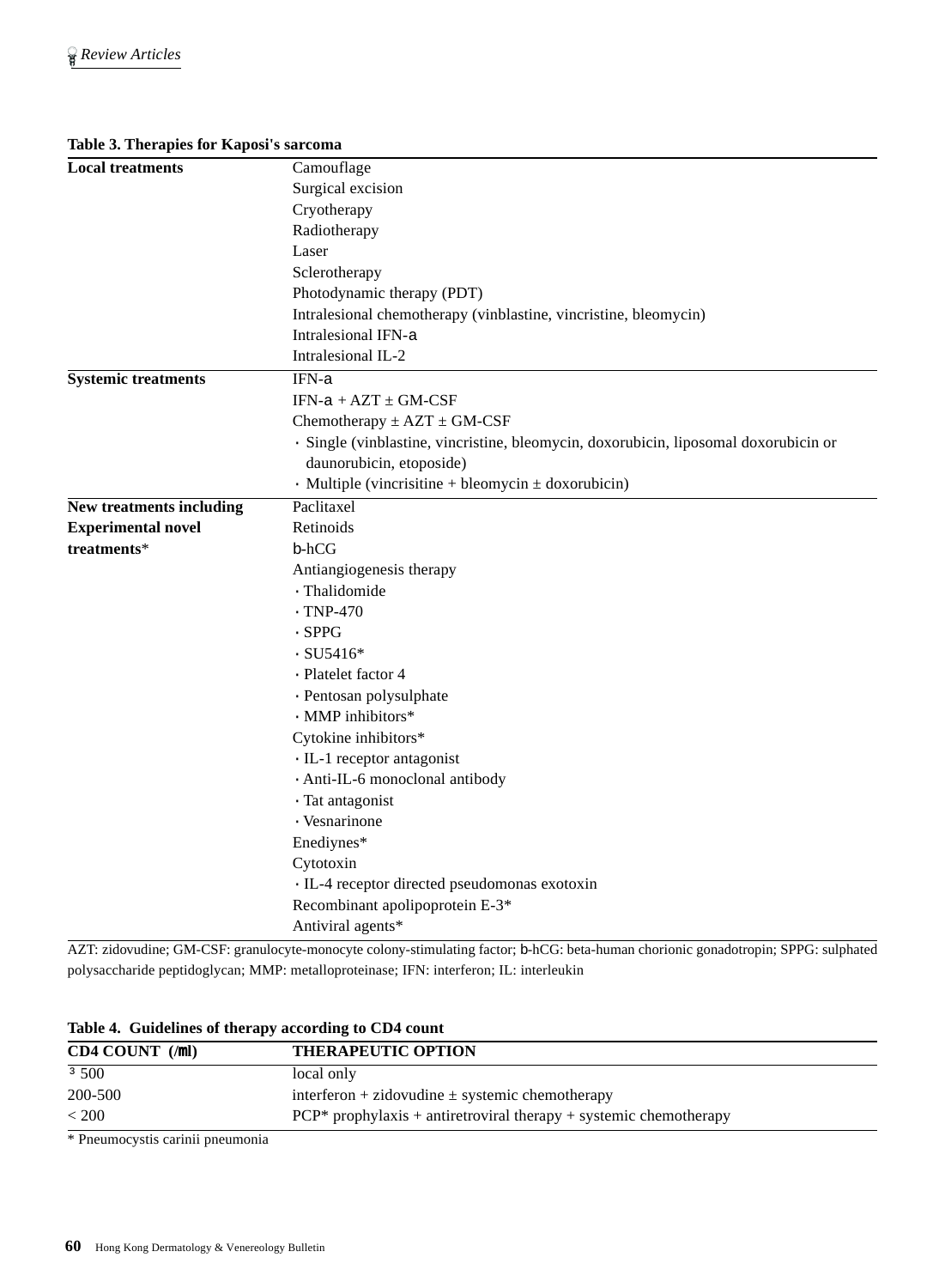Endemic KS, with the exception of lymphadenopathic variant, responds favourably to systemic treatment. Iatrogenic immunosuppression-related KS normally regresses, without specific therapy, after discontinuing or decreasing the dose of immunosuppressive drugs. There is no definitive treatment for AIDS-KS. Although both local and systemic therapies may be used, they are just palliative and have not been shown to improve survival<sup>17</sup>

All patients with AIDS-KS should be given antiretroviral therapy (ART) in addition to specific KS therapy.18 The introduction of highly active antiretroviral therapy (HAART) has revolutionised the management of AIDS. HAART is a combination of nucleoside/nonnucleoside reverse transcriptase inhibitors and protease inhibitors (PI). It is highly effective in suppressing viral replication, increasing CD4 counts and thereby prolonging survival of HIV-positive patients. Significant improvement or stabilisation of KS lesions was observed in patients on HAART or PI only.19, 20 Nowadays specific treatment for cutaneous KS is no longer recommended for, at least, the first few months after initiation of HAART.19

# **Local therapy**

Local treatments are considered as first line therapies for those with localised disease or those with limited number of symptomatic lesions. They produce cosmetic improvement of disfiguring lesions and remove the associated social stigma. They are relatively safe and easily given in outpatient setting. Cosmetic camouflage is useful for asymptomatic KS lesions.

#### *Surgery*

Surgical excision may be useful in small, symptomatic lesions but is limited by local recurrence. It needs a wide margin of excision since the actual margin of a KS lesion may be distant from the clinically apparent margin. Koebner's phenomenon may take place.

# *Radiotherapy*

Radiotherapy has been the major treatment modality for cutaneous KS lesions of classic, endemic and epidemic subtypes since KS is exquisitely radiosensitive. The treatment zone should be 0.5cm further away from the lesional margin to reduce local recurrence.18 Radiotherapy is useful in alleviating

symptoms caused by mass effects such as lymphoedema associated with KS since it produces 50% reduction in the size of lesions.17

## *Cryotherapy*

Cryotherapy is particularly effective in treating macules and papules of less than 1 cm in diameter with complete or partial response rate of 85% lasting up to 6 months.<sup>21</sup> It is given at 3-week intervals for an average of three treatments per lesion, employing double freezethaw cycles with a mean thaw time of 30 seconds per cycle (10 to 20 seconds for macules; 30 to 60 seconds for papules). The treated area should be larger than the clinical lesions to minimise local recurrence. It produces 70% cosmetic improvement but histologically KS cells persist in the deeper reticular dermis. The potential hazard of the HIV particles present in blister fluid after cryotherapy cannot be neglected since it has been demonstrated in a HIV-infected patient with porphyria cutanea tarda.22

## *Laser therapy*

Various types of laser used in the treatment of AIDS-KS include argon, carbon dioxide and pulsed dye lasers. They have similar drawbacks of surgical excision like local recurrence and koebnerisation. Another major concern is the potential risk of spreading HIV and other viral particles in the laser plume.17 It is not a costeffective method in maintaining long-term remission of AIDS-KS.

#### *Sclerotherapy*

Intralesional injection with sclerosing agent, 3% sodium tetradecyl sulphate, has been shown to be an effective treatment of intraoral nodular KS lesions with rapid response.23 The underlying mechanism is induction of ischaemic necrosis. It can be complicated by pain, scarring, and ulceration. Sclerotherapy is effective, inexpensive and convenient.

#### *Photodynamic therapy*

Photodynamic therapy (PDT) has been employed in treating KS with high response rate, but is limited by unsatisfactory cosmetic results including scars and longstanding hyperpigmentation.<sup>24</sup> Furthermore, the occurrence of severe side effects, general and local, has made PDT an unsuitable choice for treating KS. The side effects reported consist of blister, pain, severe oedema, skin necrosis, local temperature increase, malaise, arthralgia, muscle stiffness and photosensitivity.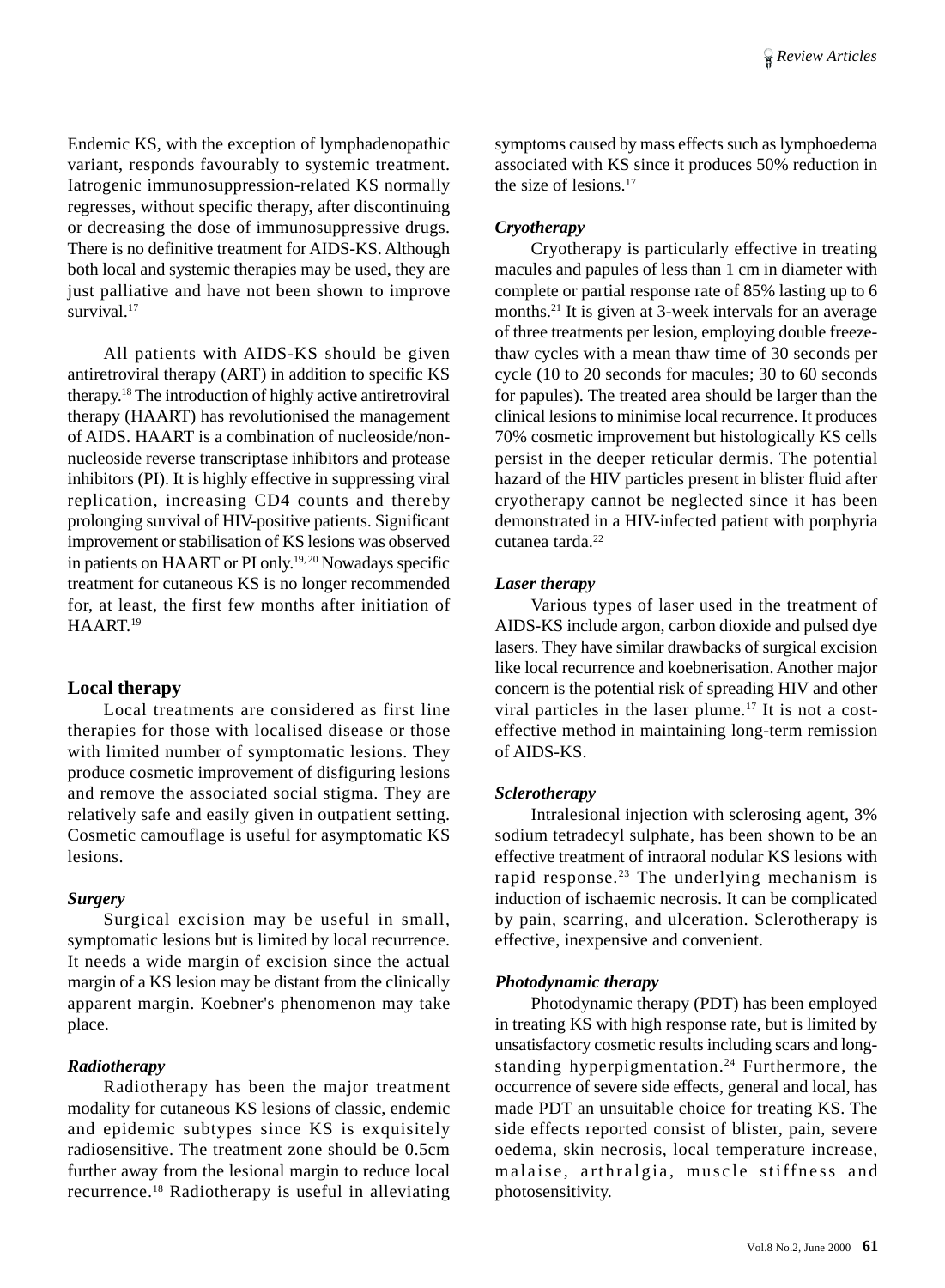#### *Intralesional chemotherapy*

Intralesional injection with vinblastine or vincristine provides complete or partial response in 60- 88% lesions of AIDS-KS and non-AIDS-KS.<sup>20</sup> Forty percent of AIDS-KS recurred in 4 to 6 months.<sup>17</sup> Vinblastine is the most commonly used chemotherapeutic agent. The recommended regimen is 0.1-0.2 mg/cm<sup>2</sup> of vinblastine injected intralesionally with a maximum total dose of  $2 \text{ mg}$ .<sup>17</sup> It is repeated at 3-week intervals for a total of 2 to 3 cycles. The major side effect is the lesional postinflammatory hyperpigmentation. Transient pain lasting for a few days is common. Other adverse effects include oedema, blister, ulceration, erythema, transient or persistent alopecia in hairy areas. Bleomycin was used to treat AIDS-KS with comparable result without any side effects except hyperpigmentation or hypopigmentation.25

#### *Intralesional interferon-*<sup>a</sup>

Intralesional interferon-a (IFN-a) has been used successfully in AIDS-KS,<sup>26</sup> and classic KS.<sup>27</sup> One to three megaunits of IFN-a are given three times per week for six to eight weeks. In AIDS-KS, it is administered with oral zidovudine. The proposed mode of action may be due to direct antiproliferative, local antiviral and immunomodulatory properties. Side effects are mild and transient, consisting of flu-like syndrome with fever, chills, fatigue, myalgia and arthralgia. The main limitation is the high cost.

#### *Intralesional recombinant interleukin-2*

Intralesional recombinant IL-2 alone was useful in treating a case of classic KS.28 The mechanism is probably through induction of apoptosis of KS cells via activation of both natural killer cells and lymphokine activated killer cells. Large scale controlled studies are required to confirm the clinical efficacy.

#### **Systemic therapy**

#### *Interferon*

Interferon has immunomodulatory, antiproliferative, antiviral and antiangiogenic properties. The antiangiogenic effect is mediated through downregulation of bFGF. These explain its efficacy in the treatment of AIDS-KS. It can be administered subcutaneously, intramuscularly or intravenously. Subcutaneous injection is the commonest route. It is recommended in patients with CD4 count of >200/ml

with an initial dose of 3MU three to five times per week.18 The dose can be increased gradually to 10 to 30MU, if tolerable, to give the best results and reduce acute toxicity. Recurrence is common within six months after cessation of therapy. Low dose recombinant IFNa 2b (5MU three times a week) has been employed in the treatment of non-AIDS-KS (classic and endemic) with encouraging results.<sup>29</sup>

Interferon and zidovudine (AZT) together can be effective in patients with CD4 count of <200/ml in whom IFN monotherapy is ineffective.<sup>17</sup> The main doselimiting toxicity is neutropenia which can be alleviated with the use of granulocyte-monocyte colonystimulating factor (GM-CSF). Hepatotoxicity, anaemia and thrombocytopenia are common.

The major drawbacks of IFN with or without AZT are regular frequent injections, the associated cost and side effects. It should be restricted to a selected group of patients to achieve the best benefit. Patients with primarily cutaneous AIDS-KS and CD4 count >400/ml without history of opportunistic infection should be given IFN monotherapy. IFN and AZT, with or without GM-CSF, is indicated in those with CD4 count <200/ ml.

#### *Chemotherapy*

Systemic chemotherapy consisting of a single agent or combination should be used for cases of rapidly progressive disease (310 new lesions/month), pulmonary KS, lymphoedema and widespread symptomatic visceral disease. Because of the serious complications such as neutropenia, immunosuppression and increased risk of opportunistic infection which can compromise the survival of KS patients, chemotherapy should only be used with great caution.

Single agent chemotherapy using vinblastine, vincristine, bleomycin, dacarbazine, doxorubicin, etoposide and actinomycin-D gives moderate response rate. Weekly low dose vinblastine (3.5 to 10 mg) or vincristine (2 mg) intravenous injection given as outpatient treatment is effective for classic and AIDS-KS. The mode of action of vinca alkaloid is depolymerisation of microtubules.

Combination therapy yielded better response rate. Tomlinson et al recommended the use of bleomycin  $(20 \text{ mg/m}^2)$  and vincristine  $(2 \text{ mg})$  at 3-week intervals for six cycles as the first line treatment.18 Both agents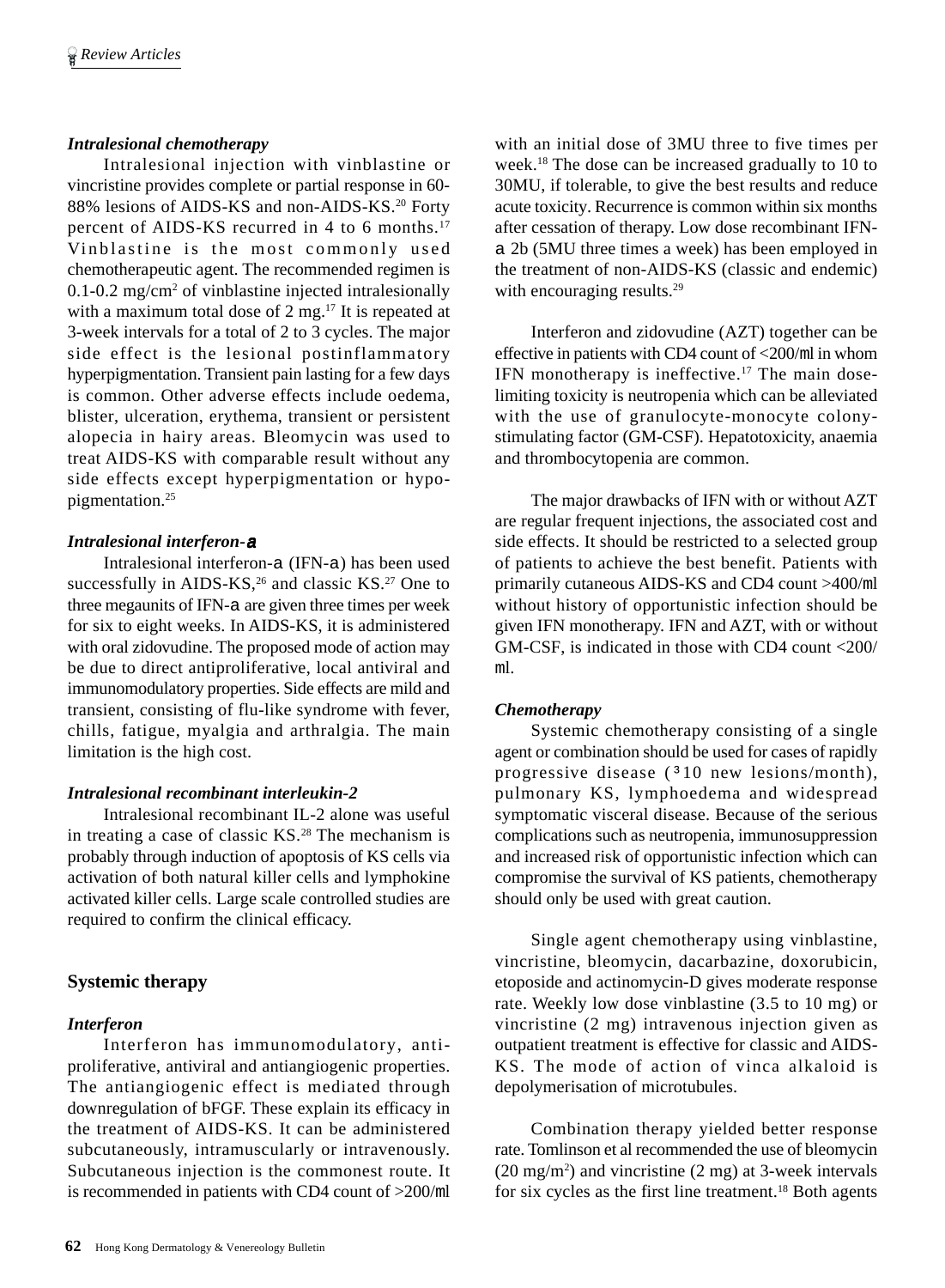are chosen because of their lower myelotoxicity. Doxorubicin is added to the above combination in the United States. Both the UK and USA regimes achieved similar response rates of 65-70%.<sup>18</sup> Clinical response was noted after three cycles of treatment.

Second line therapy, 3-weekly liposomal doxorubicin of 20 mg/m2 is given after three cycles of first line treatment fail.18 The alternative is 2-weekly liposomal daunorubicin. This new liposomal formulation delivers the active drug selectively to tumour cells and concentrates in the target cells with enhanced cytotoxicity. It is more effective and less toxic than the traditional anthracyclines. The major side effect is dose-dependent neutropenia.18 Cardiotoxicity remains the long-term dose limiting adverse effect.

Third line treatment is intravenous infusion of 200 mg etoposide at 4-week intervals or 50 mg orally daily for two weeks every 3 to 6 weeks.<sup>18</sup> It is highly emetogenic and can cause total alopecia.

Careful regular monitoring of clinical symptoms with investigations such as blood tests (including complete blood count, liver and renal tests), lung function test, and echocardiogram are important in the prevention and detection of early complications.

Chemotherapy can be administered together with antiretroviral agents. The combination of vinblastine and bleomycin with a reduced dose of zidovudine is safe.<sup>17</sup> The concomitant use of GM-CSF can reduce the associated myelosuppression.

# **New treatments**

#### *Paclitaxel*

Paclitaxel (Taxol) is an anti-microtubule agent which induces irreversible polymerisation of microtubules. It is administered by intravenous infusion over three hours every three weeks. It was reported to achieve 65% partial response in 20 patients who were severely immunocompromised and with advanced KS.30 All five patients with pulmonary KS responded. There were only 10 weeks of clinical remission. Another preliminary trial demonstrated paclitaxel was effective in advanced  $KS$ .<sup>31</sup> The commonest dose limiting adverse effect is neutropenia. Other reported toxicity includes delayed rash, delayed fever, renal failure, cardiomyopathy and eosinophilia.

## *Retinoids*

Retinoids have immunomodulatory and antitumour effects via the regulation of cytokines and growth factors which stimulate cellular differentiation. Tretinoin is the most potent inhibitor of KS cell growth in vitro.32 Oral all-trans retinoic acid induced 17% partial response.33 The common adverse effects reported were headache, nausea and vomiting, xerosis, alopecia, hypertriglyceridemia, anaemia and neutropenia. New liposomal encapsulated all-trans retinoic acid, offering the same advantages as liposomal anthracyclines, is now under clinical trial.31

## *Antiangiogenesis therapy*

Antiangiogenesis therapy is a new potential treatment strategy. Clinical studies are ongoing to evaluate the effectiveness of the following new inhibitors of angiogenesis.

Thalidomide inhibits TNF-a production and HIV replication in addition to its antiangiogenic activity. In a recent small scale phase II study, oral thalidomide 100 mg nightly for 8 weeks induced 35% partial response but was limited by side effects such as rash and nausea.34 Sedation, peripheral neuropathy and teratogenicity are other well-known toxic effects.

TNP-470 is a synthetic fumagallic analogue derived from *Aspergillus fumigatus* which inhibits bFGF induced endothelial cell growth.<sup>31</sup> Platelet factor 4 (PF4) is a platelet a-granule protein which has induced regression of AIDS-KS when injected intralesionally.35 Protein kinase C and tyrosine kinase inhibitors, tamoxifen and other antioestrogens are other inhibitors of angiogenesis.36

# *Human chorionic gonadotropin (hCG)*

Regression of KS was reported after intramuscular<sup>37</sup> and intralesional h $\overrightarrow{CG}$ .<sup>38</sup> One study demonstrated dose-dependent anti-tumour activity of hCG.<sup>38</sup> The investigators suggested that hCG induces apoptosis of KS tumour cells. The adverse effects include local pain, feeling of perilesional skin retraction, vertigo, dizziness, nausea, headache and fatigue.<sup>37,38</sup>

# **Experimental novel treatment**

**SU5416** inhibits vascular endothelial growth factor (VEGF) mediated endothelial cell growth and migration in animal model.31 It has been demonstrated to suppress KS cell growth in a dose-dependent manner.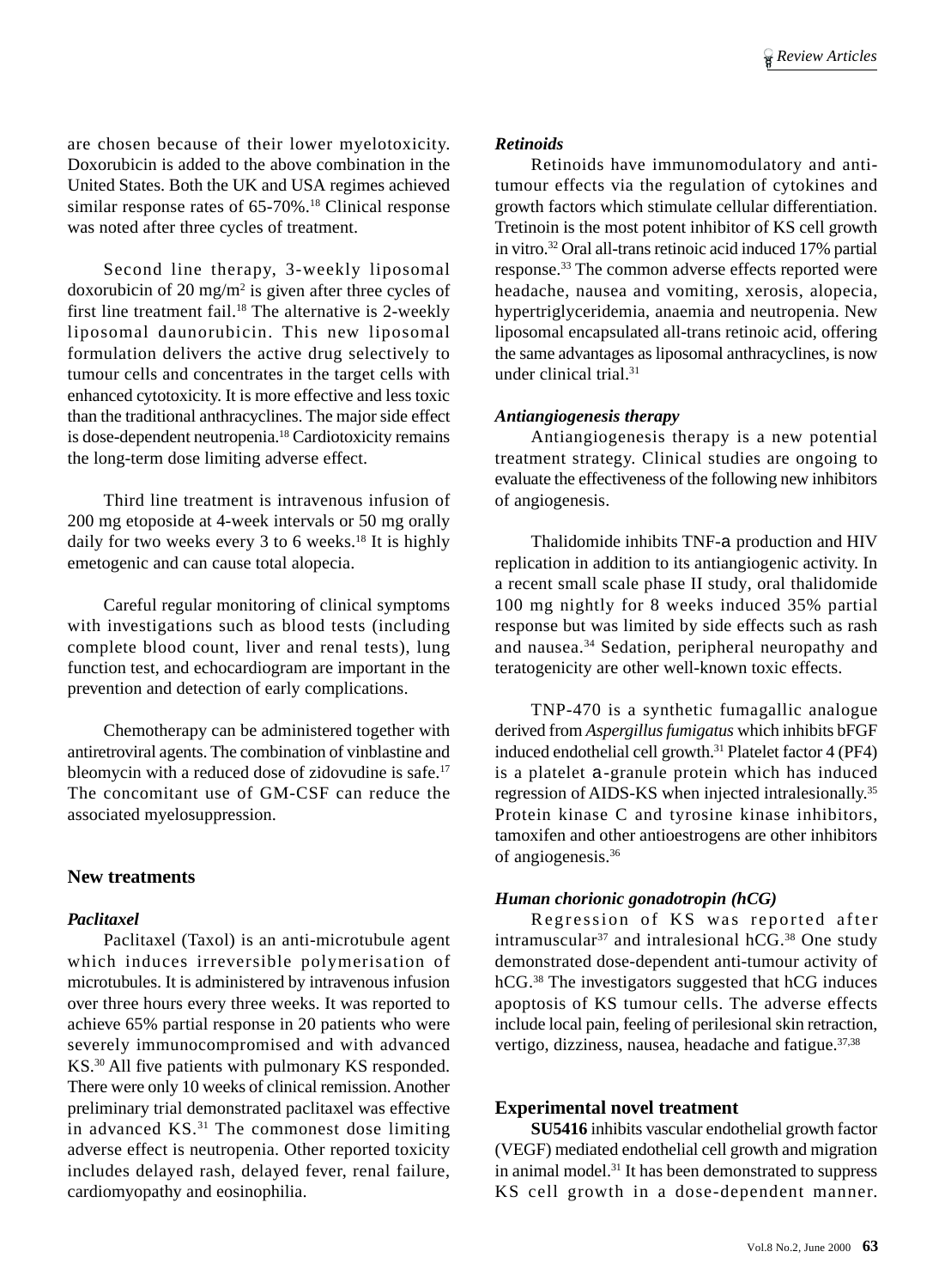**Metalloproteinase (MMP) inhibitors** are involved in the pathogenesis of KS. Their inhibitors suppress angiogenesis and growth of KS-like cells in vitro.<sup>35</sup>

Since various cytokines are involved in the pathogenesis of KS, **cytokine inhibitors** have become a new potential therapeutic option in KS. Studies are in progress to determine their clinical value.

*IL-1 receptor antagonist* inhibits AIDS-KS spindle cell growth in a dose-dependent manner by competitive inhibition of the IL-1 receptor.39 It blocks exogenous IL-1 mediated upregulation of IL-6 and bFGF. *Vesnarinone* inhibits TNF and IL-6 synthesis and suppresses growth of AIDS-KS cell growth in vitro.<sup>1</sup> Other cytokine inhibitors include IL-4, anti-IL-6 monoclonal antibody, pentoxifylline, tat antagonist, autologous CD8 cells expanded and reinfused with recombinant IL-2.1

*Recombinant cytotoxin* made of IL-4 fused to Pseudomonas exotoxin has been demonstrated to have in vitro and in vivo activity against AIDS-KS cells, bearing IL-4 receptors, in cell culture and in animal model.40

*Enediynes* has been demonstrated to exert potent antiproliferative and cytotoxic effects on three KS cell lines in vitro.35 Its clinical application requires further studies to verify.

# *Antiviral therapy*

Antiviral agents against HHV-8 and HIV are being investigated for their therapeutic potential in the management of KS. A retrospective study showed HIVinfected patients who had received foscarnet for reasons other than KS had a significantly reduced chance of developing KS than those who had not received.<sup>41</sup> It was reported that KS improved after foscarnet therapy.

Antiretroviral agents such as PI have been demonstrated effective in inducing regression of AIDS-KS.20 Adefovir, an acyclic nucleoside phosphonate analogue, is active against HIV and herpesviruses. It blocked replication of HHV-8 DNA in vitro. $42$  It may become a therapeutic option for AIDS-KS which targets both HIV and HHV-8. Hydroxyurea was found to inhibit HIV replication in vitro and in vivo which may imply a clinical value.

# **CONCLUSION**

The future trend of KS management will be the use of new biological therapeutic agents with relatively lower toxicity to replace the present regimen of systemic chemotherapy. They target at specific steps of pathogenesis. Different cytotoxins are employed to work against specific receptors or antigens on tumour cell surfaces.

*Learning points: In AIDS patients, highly active antiretroviral therapy (HAART) is now the 'first-line' treatment for Kaposi's sarcoma.*

# **References**

- 1. Schwartz RA. Kaposi's sarcoma: Advances and perspectives. J Am Acad Dermatol 1996;34:804-14.
- 2. Stratigos JD, Potouridou I, Katoulis AC, et al. Classic Kaposi's sarcoma in Greece: a clinico-epidemiological profile. Int J Dermatol 1997;36:735-40.
- 3. Friedman-Kien AE, Saltzman BR, Cao Y, et al. Kaposi's sarcoma in HIV-negative homosexual men. Lancet 1990;335: 168-9.
- 4. Zhang YM, Bachmann S, Hemmer C, et al. Vascular origin of Kaposi's sarcoma. Expression of leukocyte adhesion molecule-1, thrombomodulin, and tissue factor. Am J Pathol 1994;144: 51-9.
- 5. Huang YQ, Li JJ, Kaplan MH, et al. Human herpesvirus-like nucleic acid in various forms of Kaposi's sarcoma. Lancet 1995; 345:759-61.
- 6. Moore PS, Chang Y. Detection of herpesvirus-like DNA sequences in Kaposi's sarcoma in patients with and those without HIV infection. N Engl J Med 1995;332:1181-5.
- 7. Rady PL, Hodak E, Yen A, et al. Detection of human herpesvirus-8 DNA in Kaposi's sarcomas from iatrogenically immunosuppressed patients. J Am Acad Dermatol 1998;38:429- 37.
- 8. Whitby D, Howard MR, Tenant-Flowers M, et al. Detection of Kaposi sarcoma associated herpesvirus in peripheral blood of HIV-infected individuals and progression to Kaposi's sarcoma. Lancet 1995;346:799-802.
- 9. Monini P, de Lellis L, Fabris M, Rigolin F, Cassal E. Kaposi's sarcoma-associated herpesvirus DNA sequences in prostate tissue and human semen. N Engl J Med 1996;334:1168-72.
- 10. Ensoli B, Gendelman R, Markham P, et al. Synergy between basic fibroblast growth factor and HIV-1 Tat protein in induction